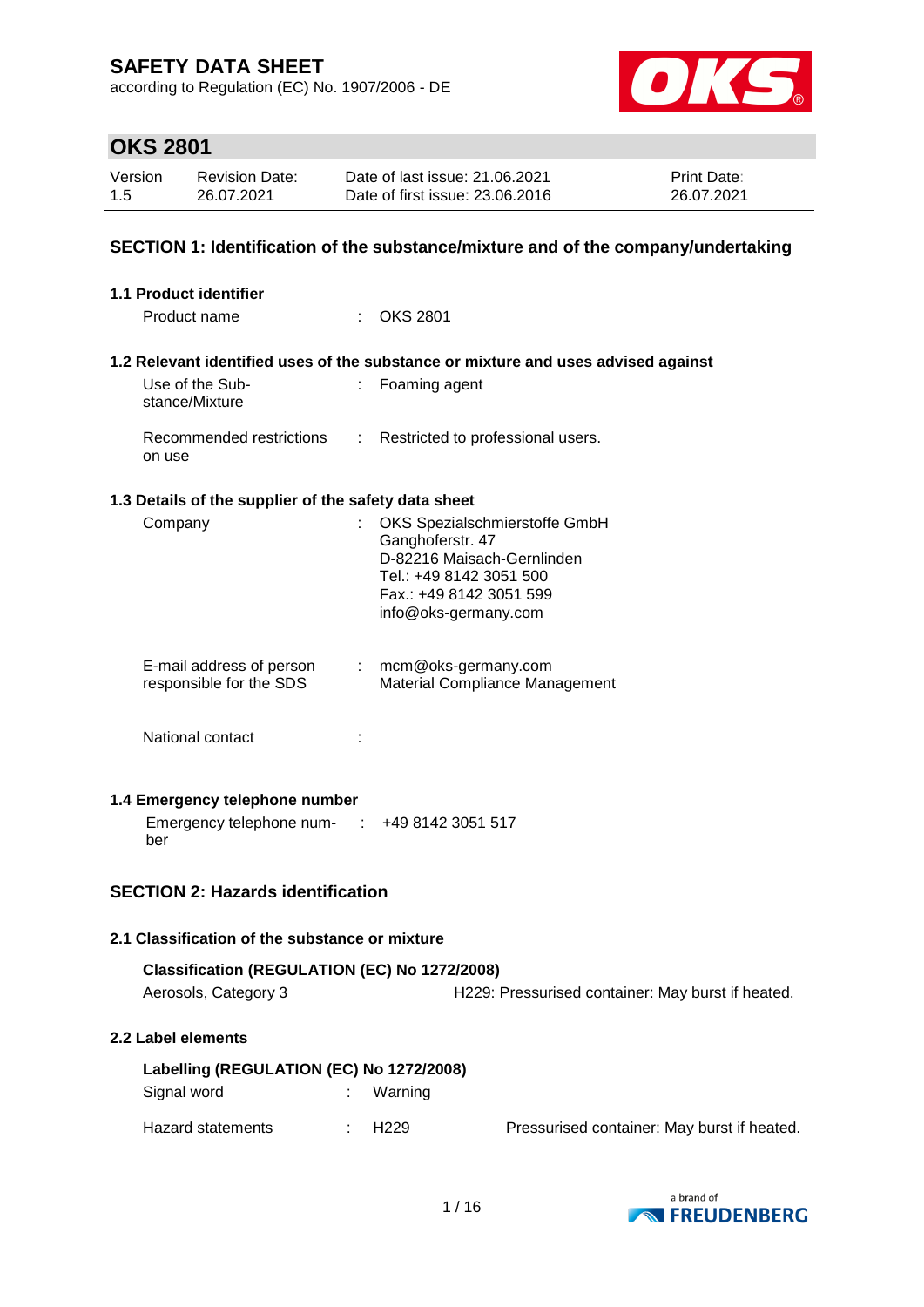according to Regulation (EC) No. 1907/2006 - DE



## **OKS 2801**

| Version<br>1.5 | <b>Revision Date:</b><br>26.07.2021 | Date of last issue: 21.06.2021<br>Date of first issue: 23,06,2016 |                                                                                                      | Print Date:<br>26.07.2021 |
|----------------|-------------------------------------|-------------------------------------------------------------------|------------------------------------------------------------------------------------------------------|---------------------------|
|                | Precautionary statements            | <b>Prevention:</b>                                                |                                                                                                      |                           |
|                |                                     | P <sub>210</sub>                                                  | Keep away from heat, hot surfaces, sparks,<br>open flames and other ignition sources. No<br>smoking. |                           |
|                |                                     | P <sub>251</sub>                                                  | Do not pierce or burn, even after use.                                                               |                           |
|                |                                     | Storage:                                                          |                                                                                                      |                           |
|                |                                     | $P410 + P412$                                                     | Protect from sunlight. Do not expose to<br>temperatures exceeding 50 °C/ 122 °F.                     |                           |

### **2.3 Other hazards**

This substance/mixture contains no components considered to be either persistent, bioaccumulative and toxic (PBT), or very persistent and very bioaccumulative (vPvB) at levels of 0.1% or higher.

### **SECTION 3: Composition/information on ingredients**

#### **3.2 Mixtures**

Chemical nature : Active substance with propellant Aqueous solution

### **Components**

| Chemical name                                | CAS-No.<br>EC-No.<br>Index-No.<br>Registration number | Classification     | Concentration<br>limits<br>M-Factor<br><b>Notes</b> | Concentration<br>(% w/w) |
|----------------------------------------------|-------------------------------------------------------|--------------------|-----------------------------------------------------|--------------------------|
| sodium N-                                    | 137-16-6                                              | Acute Tox.2; H330  | > 34.5%                                             | $>= 0,1 - 1$             |
| lauroylsarcosinate                           | 205-281-5                                             | Skin Irrit.2; H315 | Acute Tox.2,                                        |                          |
|                                              |                                                       | Eye Dam.1; H318    | H330                                                |                          |
|                                              | 01-2119527780-39-<br><b>XXXX</b>                      |                    |                                                     |                          |
|                                              |                                                       |                    | $> 30 \%$                                           |                          |
|                                              |                                                       |                    | Eye Dam.1,                                          |                          |
|                                              |                                                       |                    | $1 - 30%$<br>Eye Irrit.2,                           |                          |
|                                              |                                                       |                    | $> 30 \%$<br>Skin Irrit.2,                          |                          |
|                                              |                                                       |                    |                                                     |                          |
|                                              |                                                       |                    |                                                     |                          |
| Substances with a workplace exposure limit : |                                                       |                    |                                                     |                          |

Substances with a workplace exposure limit :

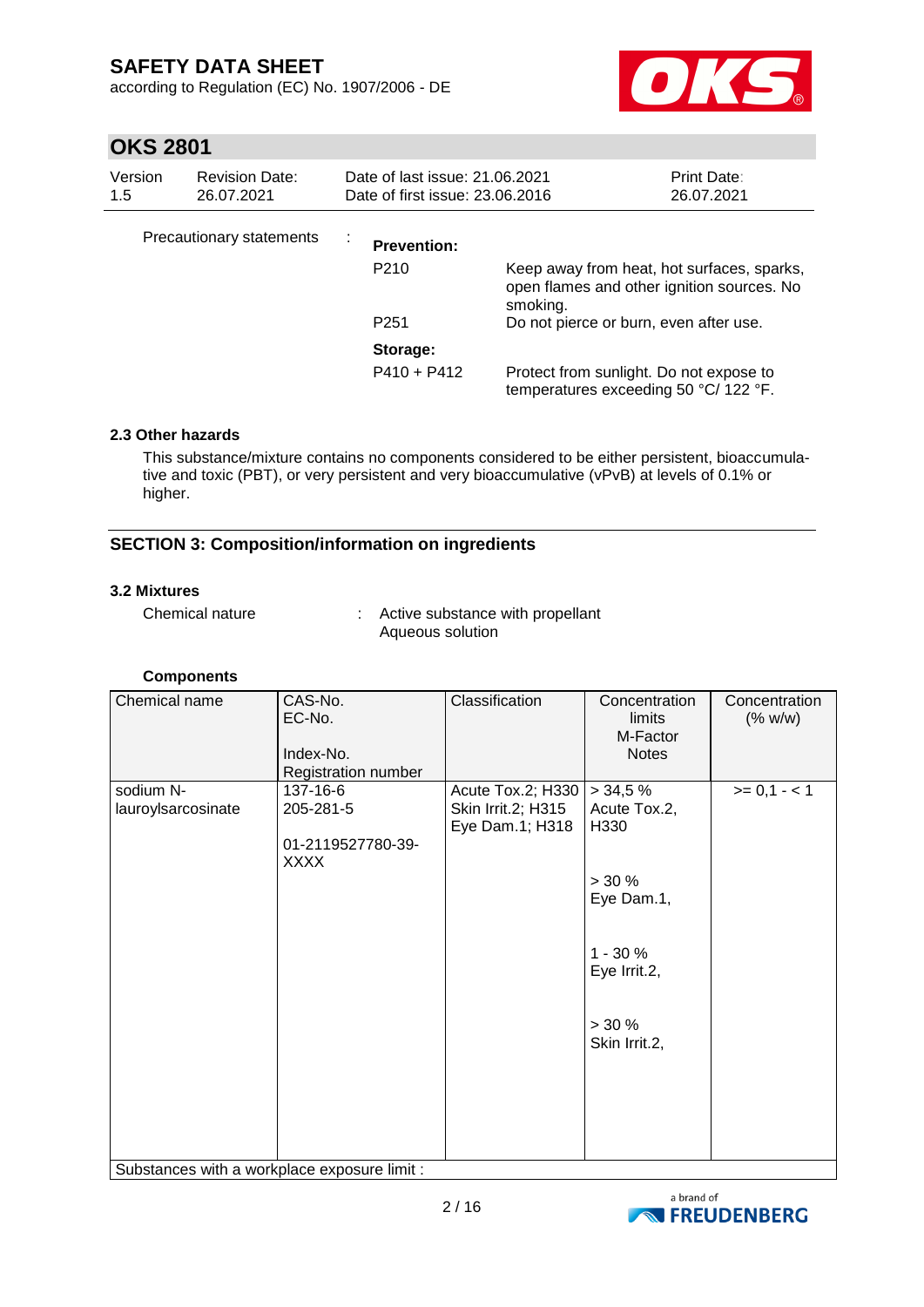according to Regulation (EC) No. 1907/2006 - DE



## **OKS 2801**

| Version          | <b>Revision Date:</b> |                                                                                                              | Date of last issue: 21.06.2021                       | Print Date:   |
|------------------|-----------------------|--------------------------------------------------------------------------------------------------------------|------------------------------------------------------|---------------|
| 1.5              | 26.07.2021            |                                                                                                              | Date of first issue: 23.06.2016                      | 26.07.2021    |
| dinitrogen oxide |                       | 10024-97-2<br>233-032-0<br>$\Gamma$ and according the set of all boxed attacks a set of a strong $\Lambda$ O | Ox. Gas1; H270<br>Press. GasLique-<br>fied gas; H280 | $>= 1 - < 10$ |

For explanation of abbreviations see section 16.

### **SECTION 4: First aid measures**

#### **4.1 Description of first aid measures**

| If inhaled              | : Remove person to fresh air. If signs/symptoms continue, get<br>medical attention.<br>Keep patient warm and at rest.<br>If unconscious, place in recovery position and seek medical<br>advice.<br>Keep respiratory tract clear.<br>If breathing is irregular or stopped, administer artificial respira-<br>tion. |
|-------------------------|-------------------------------------------------------------------------------------------------------------------------------------------------------------------------------------------------------------------------------------------------------------------------------------------------------------------|
| In case of skin contact | : Remove contaminated clothing. If irritation develops, get med-<br>ical attention.<br>Wash off with soap and plenty of water.<br>Wash clothing before reuse.<br>Thoroughly clean shoes before reuse.                                                                                                             |
| In case of eye contact  | : Rinse immediately with plenty of water, also under the eyelids,<br>for at least 10 minutes.<br>If eye irritation persists, consult a specialist.                                                                                                                                                                |
| If swallowed            | Move the victim to fresh air.<br>Keep respiratory tract clear.<br>Do NOT induce vomiting.<br>Rinse mouth with water.                                                                                                                                                                                              |

#### **4.2 Most important symptoms and effects, both acute and delayed**

| Symptoms | No information available. |
|----------|---------------------------|
|          |                           |

Risks : None known.

### **4.3 Indication of any immediate medical attention and special treatment needed**

Treatment : No information available.

### **SECTION 5: Firefighting measures**

### **5.1 Extinguishing media**

Suitable extinguishing media : Use water spray, alcohol-resistant foam, dry chemical or carbon dioxide.

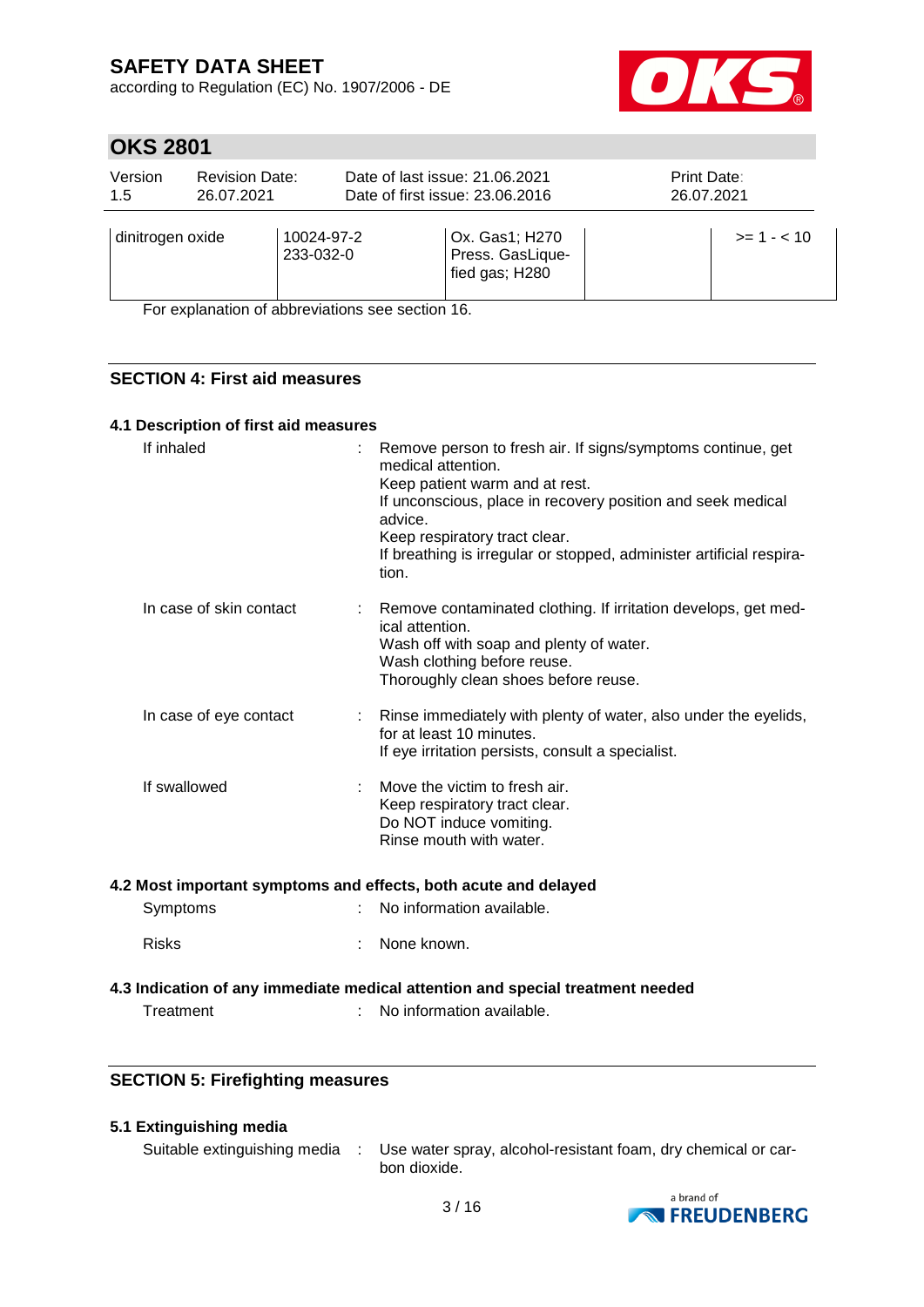according to Regulation (EC) No. 1907/2006 - DE



## **OKS 2801**

| Version<br>1.5 | <b>Revision Date:</b><br>26.07.2021                |                           | Date of last issue: 21.06.2021<br>Date of first issue: 23.06.2016                                                                                                                          | <b>Print Date:</b><br>26.07.2021 |
|----------------|----------------------------------------------------|---------------------------|--------------------------------------------------------------------------------------------------------------------------------------------------------------------------------------------|----------------------------------|
| media          | Unsuitable extinguishing                           | $\mathbb{Z}^{\mathbb{Z}}$ | High volume water jet                                                                                                                                                                      |                                  |
|                |                                                    |                           | 5.2 Special hazards arising from the substance or mixture                                                                                                                                  |                                  |
| ucts           |                                                    |                           | Hazardous combustion prod- : Nitrogen oxides (NOx)                                                                                                                                         |                                  |
|                | 5.3 Advice for firefighters                        |                           |                                                                                                                                                                                            |                                  |
|                | Special protective equipment :<br>for firefighters |                           | In the event of fire, wear self-contained breathing apparatus.<br>Use personal protective equipment. Exposure to decomposi-<br>tion products may be a hazard to health.                    |                                  |
|                | Further information                                |                           | Standard procedure for chemical fires.<br>Collect contaminated fire extinguishing water separately. This<br>must not be discharged into drains.<br>Cool containers/tanks with water spray. |                                  |

### **SECTION 6: Accidental release measures**

| 6.1 Personal precautions, protective equipment and emergency procedures |                                                                                                                                                                                                                           |  |  |  |  |
|-------------------------------------------------------------------------|---------------------------------------------------------------------------------------------------------------------------------------------------------------------------------------------------------------------------|--|--|--|--|
| Personal precautions                                                    | : Evacuate personnel to safe areas.<br>Ensure adequate ventilation.<br>Refer to protective measures listed in sections 7 and 8.<br>Only qualified personnel equipped with suitable protective<br>equipment may intervene. |  |  |  |  |
| <b>6.2 Environmental precautions</b>                                    |                                                                                                                                                                                                                           |  |  |  |  |
| Environmental precautions                                               | : Try to prevent the material from entering drains or water<br>courses.<br>Prevent further leakage or spillage if safe to do so.<br>Local authorities should be advised if significant spillages<br>cannot be contained.  |  |  |  |  |
| 6.3 Methods and material for containment and cleaning up                |                                                                                                                                                                                                                           |  |  |  |  |
| Methods for cleaning up                                                 | Contain spillage, and then collect with non-combustible ab-<br>t in                                                                                                                                                       |  |  |  |  |

sorbent material, (e.g. sand, earth, diatomaceous earth, vermiculite) and place in container for disposal according to local / national regulations (see section 13). Keep in suitable, closed containers for disposal.

#### **6.4 Reference to other sections**

For personal protection see section 8.

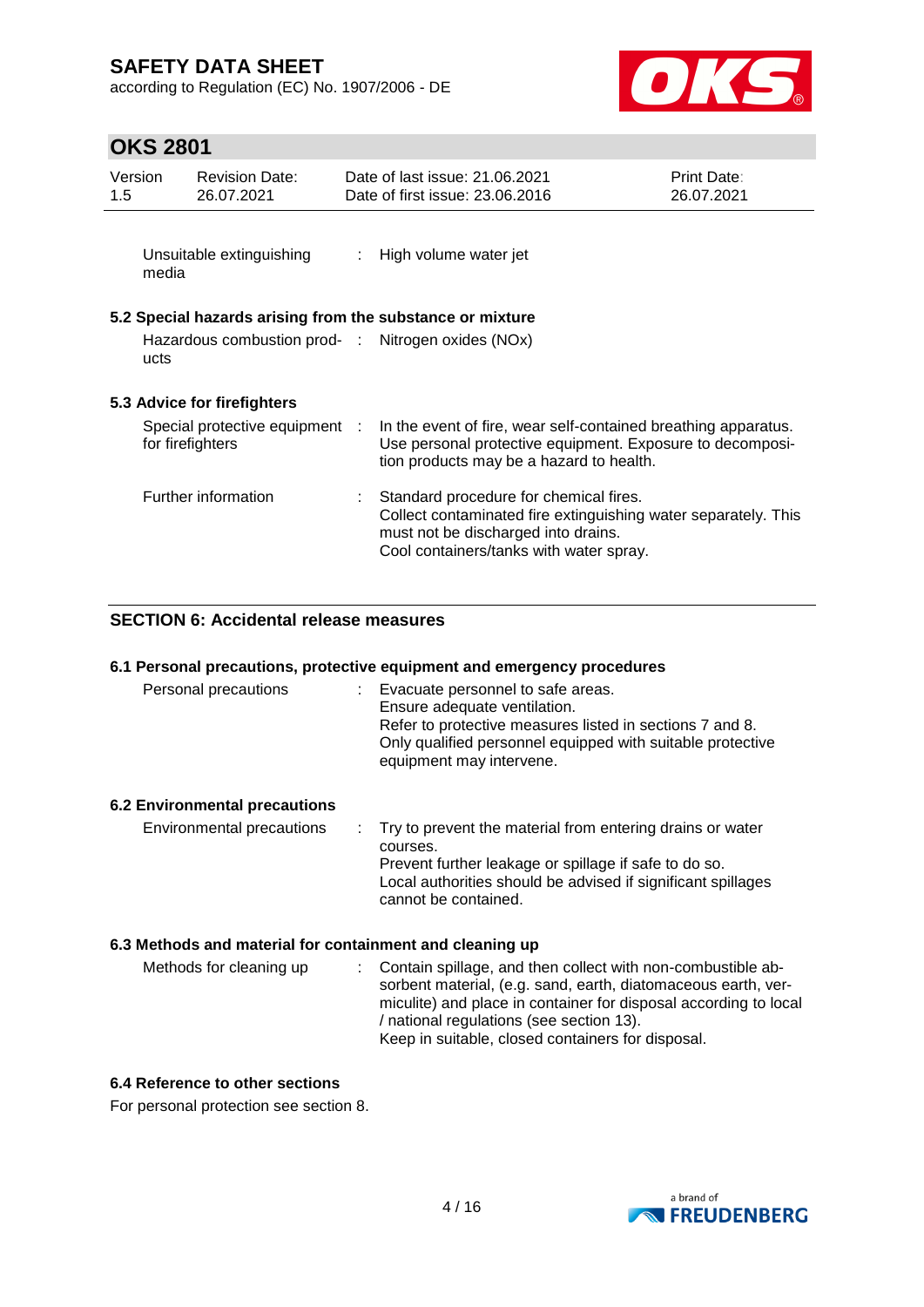according to Regulation (EC) No. 1907/2006 - DE



## **OKS 2801**

| Version | <b>Revision Date:</b> | Date of last issue: 21.06.2021  | <b>Print Date:</b> |
|---------|-----------------------|---------------------------------|--------------------|
| 1.5     | 26.07.2021            | Date of first issue: 23,06,2016 | 26.07.2021         |

### **SECTION 7: Handling and storage**

#### **7.1 Precautions for safe handling**

| Advice on safe handling | : Do not use in areas without adequate ventilation.<br>Do not breathe vapours or spray mist.<br>In case of insufficient ventilation, wear suitable respiratory<br>equipment.<br>Avoid contact with skin and eyes.<br>For personal protection see section 8.<br>Smoking, eating and drinking should be prohibited in the ap-<br>plication area.<br>Wash hands and face before breaks and immediately after<br>handling the product.<br>Do not ingest.<br>These safety instructions also apply to empty packaging which<br>may still contain product residues.<br>Pressurized container: protect from sunlight and do not ex-<br>pose to temperatures exceeding 50 °C. Do not pierce or burn,<br>even after use. |
|-------------------------|----------------------------------------------------------------------------------------------------------------------------------------------------------------------------------------------------------------------------------------------------------------------------------------------------------------------------------------------------------------------------------------------------------------------------------------------------------------------------------------------------------------------------------------------------------------------------------------------------------------------------------------------------------------------------------------------------------------|
| Hygiene measures        | Wash face, hands and any exposed skin thoroughly after<br>handling.                                                                                                                                                                                                                                                                                                                                                                                                                                                                                                                                                                                                                                            |

#### **7.2 Conditions for safe storage, including any incompatibilities**

| Requirements for storage<br>areas and containers | : Protect from frost.                                                                                                                                                                                                                                                          |
|--------------------------------------------------|--------------------------------------------------------------------------------------------------------------------------------------------------------------------------------------------------------------------------------------------------------------------------------|
|                                                  | BEWARE: Aerosol is pressurized. Keep away from direct sun<br>exposure and temperatures over 50 °C. Do not open by force<br>or throw into fire even after use. Do not spray on flames or<br>red-hot objects. Store in accordance with the particular na-<br>tional regulations. |
| Storage class (TRGS 510)                         | 2B, Aerosol cans and lighters                                                                                                                                                                                                                                                  |
| 7.3 Specific end use(s)<br>Specific use(s)       | Specific instructions for handling, not required.                                                                                                                                                                                                                              |

### **SECTION 8: Exposure controls/personal protection**

### **8.1 Control parameters**

#### **Occupational Exposure Limits**

| Components       | CAS-No.    | Value type (Form<br>of exposure) | Control parameters        | <b>Basis</b>   |
|------------------|------------|----------------------------------|---------------------------|----------------|
| dinitrogen oxide | 10024-97-2 | AGW                              | $100$ ppm<br>180 mg/m $3$ | DE TRGS<br>900 |

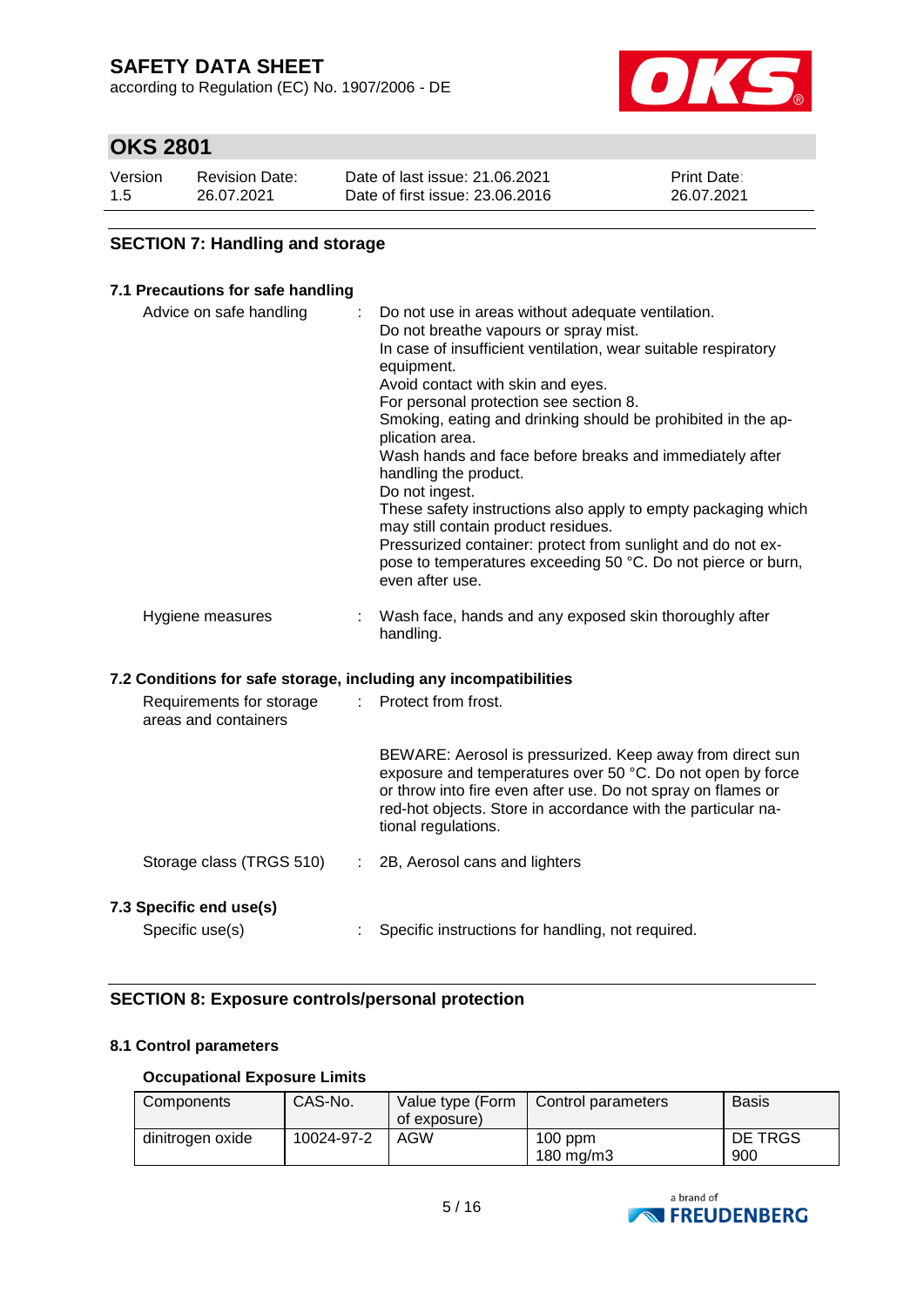according to Regulation (EC) No. 1907/2006 - DE



# **OKS 2801**

| 1.5 | Version<br><b>Revision Date:</b><br>26.07.2021                        |         |                                         | Date of last issue: 21.06.2021<br>Date of first issue: 23.06.2016                  | Print Date:<br>26.07.2021                                                                                                                                                                                                                                                                                           |
|-----|-----------------------------------------------------------------------|---------|-----------------------------------------|------------------------------------------------------------------------------------|---------------------------------------------------------------------------------------------------------------------------------------------------------------------------------------------------------------------------------------------------------------------------------------------------------------------|
|     |                                                                       |         |                                         |                                                                                    | $(2009-07-02)$                                                                                                                                                                                                                                                                                                      |
|     | Peak-limit: excur-<br>sion factor (catego-<br>ry)                     | 2; (II) |                                         |                                                                                    |                                                                                                                                                                                                                                                                                                                     |
|     | Further information                                                   |         |                                         | is no risk of harming the unborn child                                             | When there is compliance with the OEL and biological tolerance values, there                                                                                                                                                                                                                                        |
|     | 8.2 Exposure controls                                                 |         |                                         |                                                                                    |                                                                                                                                                                                                                                                                                                                     |
|     | <b>Engineering measures</b>                                           |         |                                         |                                                                                    |                                                                                                                                                                                                                                                                                                                     |
|     |                                                                       |         |                                         | Handle only in a place equipped with local exhaust (or other appropriate exhaust). |                                                                                                                                                                                                                                                                                                                     |
|     | Personal protective equipment                                         |         |                                         |                                                                                    |                                                                                                                                                                                                                                                                                                                     |
|     | Eye protection                                                        |         |                                         | Safety glasses with side-shields                                                   |                                                                                                                                                                                                                                                                                                                     |
|     | Hand protection<br>Material<br>Break through time<br>Protective index |         | Nitrile rubber<br>$> 10$ min<br>Class 1 |                                                                                    |                                                                                                                                                                                                                                                                                                                     |
|     | Remarks                                                               |         | derived from it.                        | has to be measured for each case.                                                  | For prolonged or repeated contact use protective gloves. The<br>break through time depends amongst other things on the<br>material, the thickness and the type of glove and therefore<br>The selected protective gloves have to satisfy the specifica-<br>tions of Regulation (EU) 2016/425 and the standard EN 374 |
|     | Respiratory protection                                                | ÷       | Short term only                         |                                                                                    | Use respiratory protection unless adequate local exhaust<br>ventilation is provided or exposure assessment demonstrates<br>that exposures are within recommended exposure guidelines.                                                                                                                               |
|     | Filter type                                                           |         | Filter type A-P                         |                                                                                    |                                                                                                                                                                                                                                                                                                                     |
|     | Protective measures                                                   |         | cific work-place.                       | at the specific workplace.                                                         | The type of protective equipment must be selected according<br>to the concentration and amount of the dangerous substance<br>Choose body protection in relation to its type, to the concen-<br>tration and amount of dangerous substances, and to the spe-                                                          |

### **SECTION 9: Physical and chemical properties**

#### **9.1 Information on basic physical and chemical properties**

| Appearance | : aerosol      |
|------------|----------------|
| Colour     | $:$ colourless |
| Odour      | characteristic |

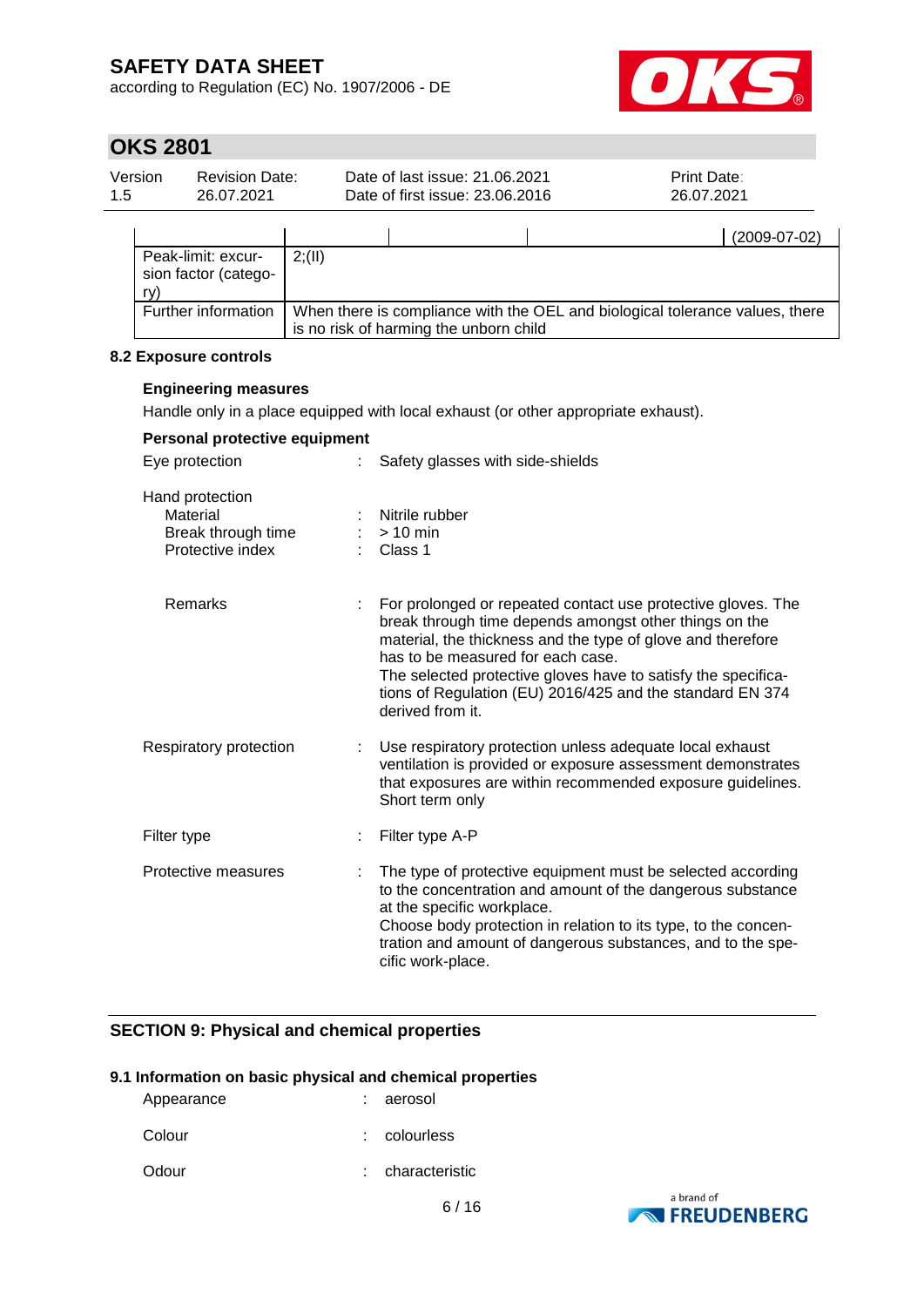according to Regulation (EC) No. 1907/2006 - DE



# **OKS 2801**

| 1.5 | Version             | <b>Revision Date:</b><br>26.07.2021                 |               | Date of last issue: 21.06.2021<br>Date of first issue: 23.06.2016        | Print Date:<br>26.07.2021 |
|-----|---------------------|-----------------------------------------------------|---------------|--------------------------------------------------------------------------|---------------------------|
|     |                     |                                                     |               |                                                                          |                           |
|     |                     | <b>Odour Threshold</b>                              | ÷             | No data available                                                        |                           |
|     | pH                  |                                                     | ÷.            | 7,8 (20 °C)<br>Concentration: 100 %                                      |                           |
|     |                     | Melting point/range                                 |               | No data available                                                        |                           |
|     |                     | Boiling point/boiling range                         | ÷.            | 100 °C<br>(1.013 hPa)                                                    |                           |
|     | Flash point         |                                                     |               | does not flash                                                           |                           |
|     |                     | Evaporation rate                                    |               | No data available                                                        |                           |
|     |                     | Flammability (solid, gas)                           | ÷             | Not applicable                                                           |                           |
|     |                     | Upper explosion limit / Upper<br>flammability limit | ÷.            | No data available                                                        |                           |
|     |                     | Lower explosion limit / Lower<br>flammability limit | $\mathcal{L}$ | No data available                                                        |                           |
|     |                     | Vapour pressure                                     |               | 6.250 hPa (20 °C)                                                        |                           |
|     |                     | Relative vapour density                             | ÷             | No data available                                                        |                           |
|     |                     | Relative density                                    |               | 1,015 $(20 °C)$<br>Reference substance: Water<br>The value is calculated |                           |
|     | Density             |                                                     |               | 1,02 g/cm3<br>(20 °C)                                                    |                           |
|     | <b>Bulk density</b> |                                                     |               | No data available                                                        |                           |
|     |                     | Solubility(ies)<br>Water solubility                 |               | soluble                                                                  |                           |
|     |                     | Solubility in other solvents                        |               | No data available                                                        |                           |
|     |                     | Partition coefficient: n-<br>octanol/water          |               | No data available                                                        |                           |
|     |                     | Auto-ignition temperature                           |               | No data available                                                        |                           |
|     |                     | Decomposition temperature                           | ÷             | No data available                                                        |                           |
|     | Viscosity           | Viscosity, dynamic                                  |               | No data available                                                        |                           |

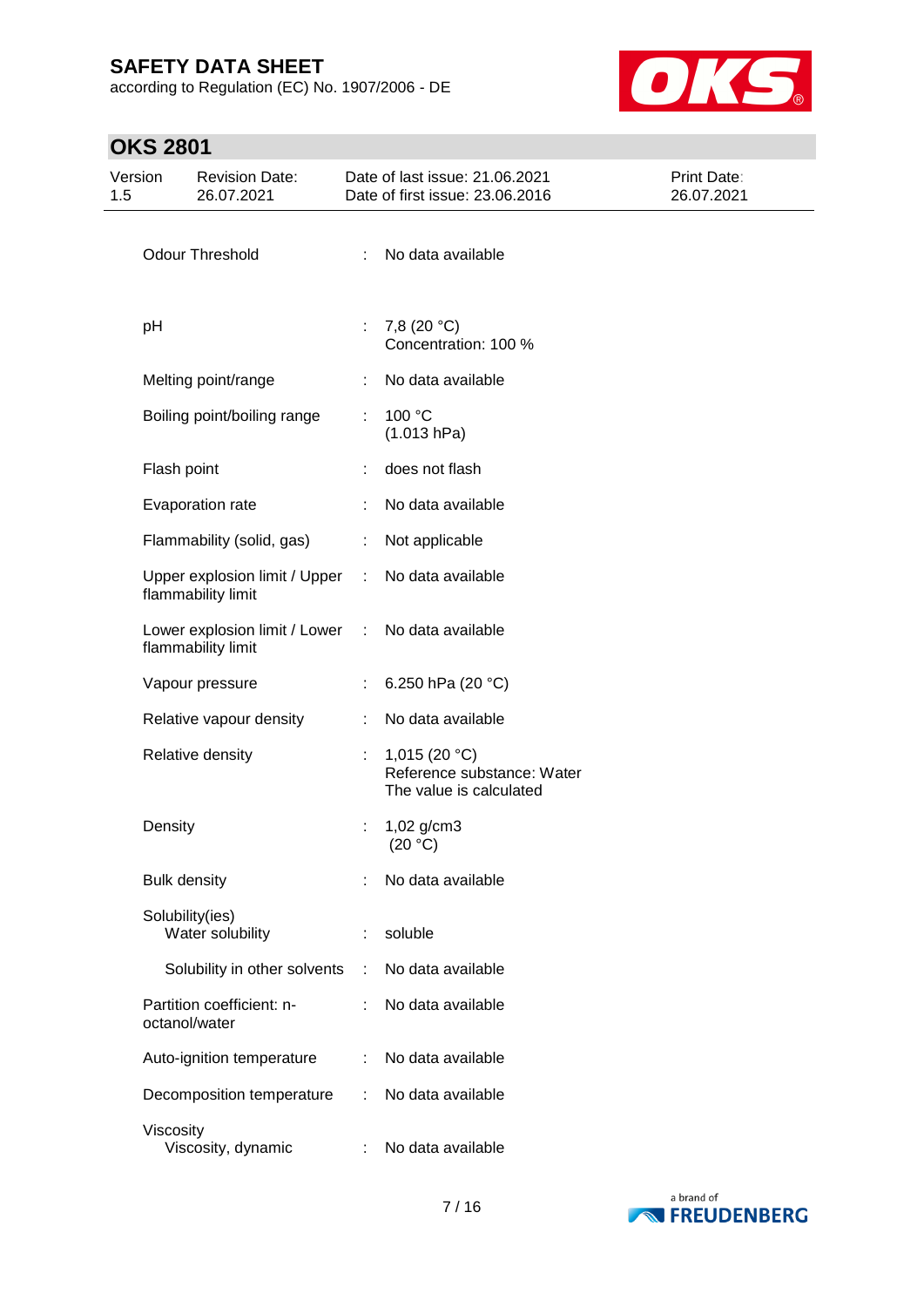according to Regulation (EC) No. 1907/2006 - DE



## **OKS 2801**

| Version<br>1.5                                  |               | <b>Revision Date:</b><br>26.07.2021 |    | Date of last issue: 21.06.2021<br>Date of first issue: 23.06.2016 | <b>Print Date:</b><br>26.07.2021 |
|-------------------------------------------------|---------------|-------------------------------------|----|-------------------------------------------------------------------|----------------------------------|
|                                                 |               | Viscosity, kinematic                |    | : $<$ 20,5 mm2/s (40 °C)                                          |                                  |
|                                                 |               | <b>Explosive properties</b>         | ÷  | Not explosive                                                     |                                  |
|                                                 |               | Oxidizing properties                | ÷. | No data available                                                 |                                  |
| 9.2 Other information<br>Flammability (liquids) |               |                                     | ÷. | Will not burn                                                     |                                  |
|                                                 |               | Sublimation point                   | ÷  | No data available                                                 |                                  |
|                                                 |               | Metal corrosion rate                | ÷. | Not corrosive to metals                                           |                                  |
|                                                 | Self-ignition |                                     | ÷  | not auto-flammable                                                |                                  |

### **SECTION 10: Stability and reactivity**

#### **10.1 Reactivity**

No hazards to be specially mentioned.

#### **10.2 Chemical stability**

Stable under normal conditions.

### **10.3 Possibility of hazardous reactions**

Hazardous reactions : No dangerous reaction known under conditions of normal use.

### **10.4 Conditions to avoid**

Conditions to avoid : No conditions to be specially mentioned.

#### **10.5 Incompatible materials**

Materials to avoid : No materials to be especially mentioned.

### **10.6 Hazardous decomposition products**

No decomposition if stored and applied as directed.

### **SECTION 11: Toxicological information**

#### **11.1 Information on toxicological effects**

#### **Acute toxicity**

#### **Product:**

| Acute oral toxicity       | Remarks: This information is not available.                            |
|---------------------------|------------------------------------------------------------------------|
| Acute inhalation toxicity | $\therefore$ Acute toxicity estimate: $>$ 5 mg/l<br>Exposure time: 4 h |

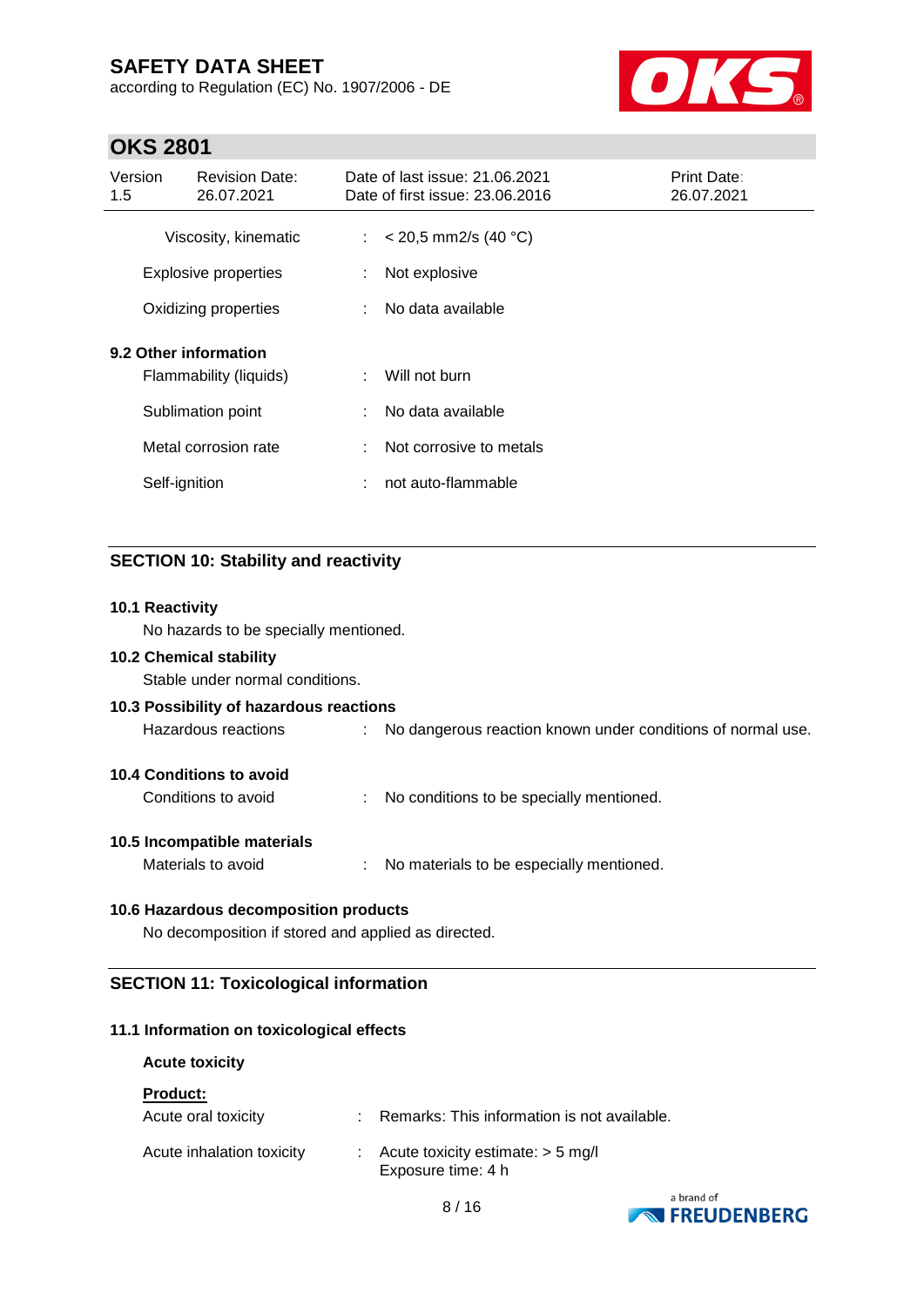according to Regulation (EC) No. 1907/2006 - DE



# **OKS 2801**

| Version<br>1.5 |                 | <b>Revision Date:</b><br>26.07.2021 |   | Date of last issue: 21.06.2021<br>Date of first issue: 23.06.2016                 | Print Date:<br>26.07.2021 |
|----------------|-----------------|-------------------------------------|---|-----------------------------------------------------------------------------------|---------------------------|
|                |                 |                                     |   | Test atmosphere: dust/mist<br>Method: Calculation method                          |                           |
|                |                 |                                     |   | Symptoms: Inhalation may provoke the following symptoms:,<br>Respiratory disorder |                           |
|                |                 | Acute dermal toxicity               |   | : Remarks: This information is not available.                                     |                           |
|                |                 | Components:                         |   |                                                                                   |                           |
|                |                 | sodium N-lauroyIsarcosinate:        |   |                                                                                   |                           |
|                |                 | Acute inhalation toxicity           | ÷ | LC50 (Rat): 0,5 mg/l                                                              |                           |
|                |                 |                                     |   | Exposure time: 4 h                                                                |                           |
|                |                 |                                     |   | Test atmosphere: dust/mist                                                        |                           |
|                |                 | <b>Skin corrosion/irritation</b>    |   |                                                                                   |                           |
|                | <b>Product:</b> |                                     |   |                                                                                   |                           |
|                | Remarks         |                                     |   | This information is not available.                                                |                           |
|                |                 | Components:                         |   |                                                                                   |                           |
|                |                 | sodium N-lauroyIsarcosinate:        |   |                                                                                   |                           |
|                | Result          |                                     |   | Severe skin irritation                                                            |                           |
|                |                 | Serious eye damage/eye irritation   |   |                                                                                   |                           |
|                | Product:        |                                     |   |                                                                                   |                           |
|                | Remarks         |                                     |   | Contact with eyes may cause irritation.                                           |                           |
|                |                 | Components:                         |   |                                                                                   |                           |
|                |                 | sodium N-lauroylsarcosinate:        |   |                                                                                   |                           |
|                | Result          |                                     | ÷ | Risk of serious damage to eyes.                                                   |                           |
|                |                 | Respiratory or skin sensitisation   |   |                                                                                   |                           |
|                | Product:        |                                     |   |                                                                                   |                           |
|                | Remarks         |                                     |   | This information is not available.                                                |                           |
|                |                 | <b>Germ cell mutagenicity</b>       |   |                                                                                   |                           |
|                | Product:        |                                     |   |                                                                                   |                           |
|                |                 | Genotoxicity in vitro               |   | : Remarks: No data available                                                      |                           |
|                |                 | Genotoxicity in vivo                |   | Remarks: No data available                                                        |                           |

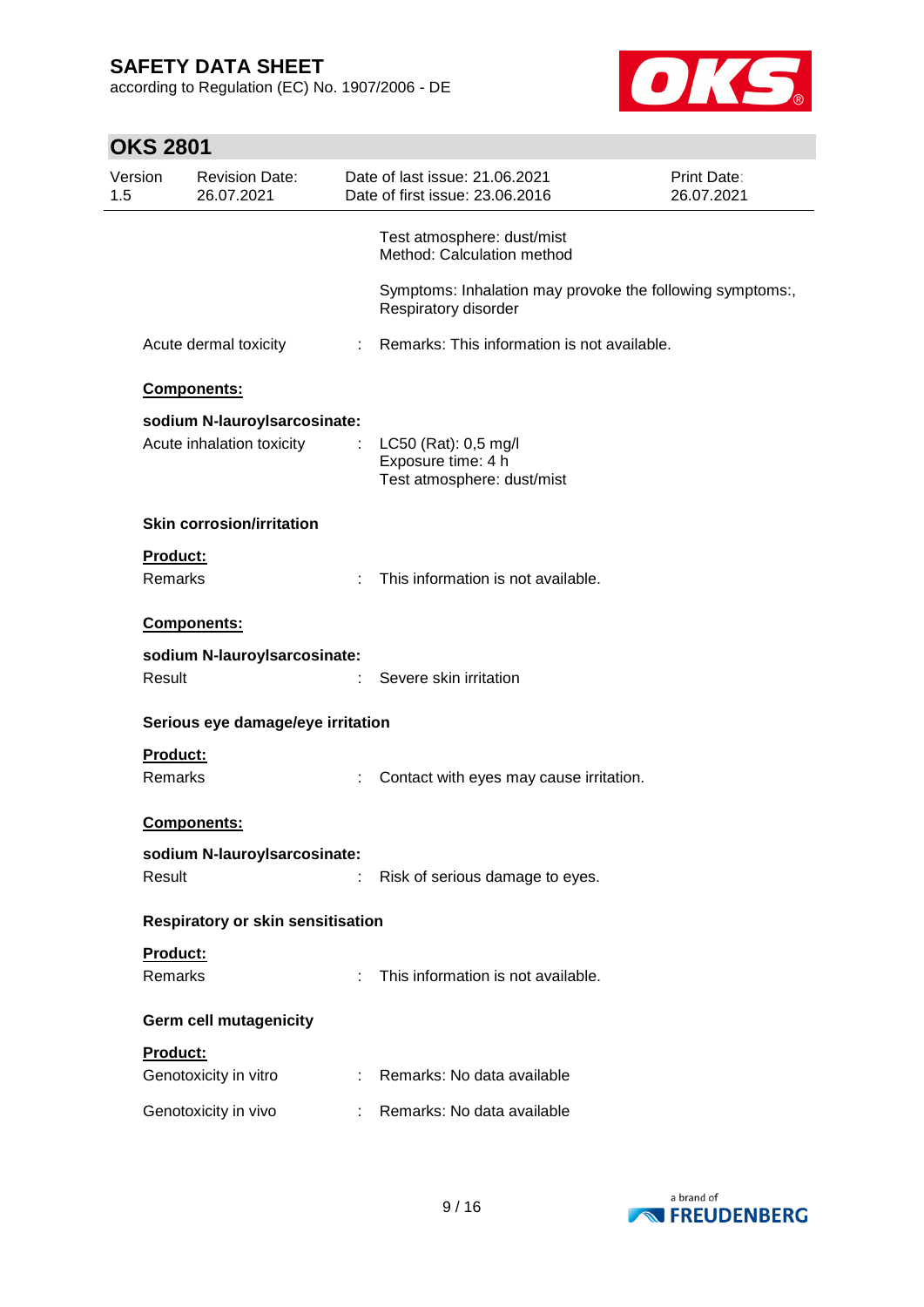according to Regulation (EC) No. 1907/2006 - DE



## **OKS 2801**

| 1.5 | Version<br><b>Revision Date:</b><br>26.07.2021 |                                    | Date of last issue: 21.06.2021<br><b>Print Date:</b><br>Date of first issue: 23.06.2016<br>26.07.2021 |                                                                                                 |  |
|-----|------------------------------------------------|------------------------------------|-------------------------------------------------------------------------------------------------------|-------------------------------------------------------------------------------------------------|--|
|     |                                                | Carcinogenicity                    |                                                                                                       |                                                                                                 |  |
|     | Product:                                       |                                    |                                                                                                       |                                                                                                 |  |
|     | <b>Remarks</b>                                 |                                    | ÷                                                                                                     | No data available                                                                               |  |
|     |                                                | <b>Reproductive toxicity</b>       |                                                                                                       |                                                                                                 |  |
|     | <b>Product:</b>                                |                                    |                                                                                                       |                                                                                                 |  |
|     |                                                | Effects on fertility               |                                                                                                       | Remarks: No data available                                                                      |  |
|     | ment                                           | Effects on foetal develop-         | $\mathbb{R}^n$                                                                                        | Remarks: No data available                                                                      |  |
|     |                                                | <b>Repeated dose toxicity</b>      |                                                                                                       |                                                                                                 |  |
|     | <b>Product:</b>                                |                                    |                                                                                                       |                                                                                                 |  |
|     | <b>Remarks</b>                                 |                                    | $\bullet$                                                                                             | This information is not available.                                                              |  |
|     |                                                | <b>Aspiration toxicity</b>         |                                                                                                       |                                                                                                 |  |
|     | <b>Product:</b>                                |                                    |                                                                                                       |                                                                                                 |  |
|     |                                                | This information is not available. |                                                                                                       |                                                                                                 |  |
|     |                                                | <b>Further information</b>         |                                                                                                       |                                                                                                 |  |
|     | Product:                                       |                                    |                                                                                                       |                                                                                                 |  |
|     | Remarks                                        |                                    | ÷                                                                                                     | Information given is based on data on the components and<br>the toxicology of similar products. |  |

## **SECTION 12: Ecological information**

### **12.1 Toxicity**

| <b>Product:</b>                                                                     |   |                            |
|-------------------------------------------------------------------------------------|---|----------------------------|
| Toxicity to fish                                                                    | ÷ | Remarks: No data available |
| Toxicity to daphnia and other : Remarks: No data available<br>aquatic invertebrates |   |                            |
| Toxicity to algae/aquatic<br>plants                                                 | ÷ | Remarks: No data available |
| Toxicity to microorganisms                                                          | ÷ | Remarks: No data available |

### **12.2 Persistence and degradability**

#### **Product:**

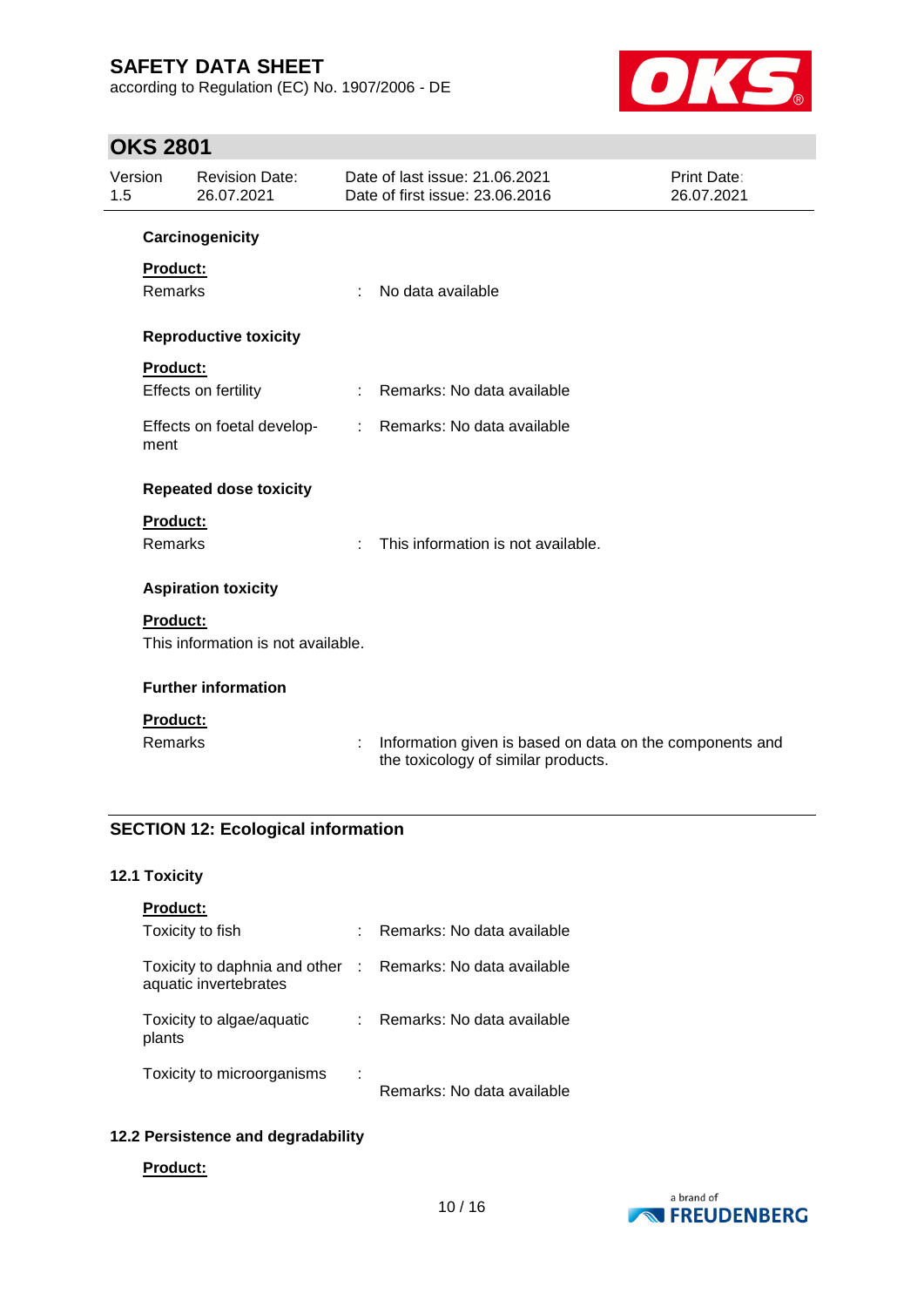according to Regulation (EC) No. 1907/2006 - DE



# **OKS 2801**

| Version<br>1.5 |                                | <b>Revision Date:</b><br>26.07.2021                |    | Date of last issue: 21.06.2021<br>Date of first issue: 23.06.2016                                                                                                                                                                                                         | Print Date:<br>26.07.2021 |  |  |  |
|----------------|--------------------------------|----------------------------------------------------|----|---------------------------------------------------------------------------------------------------------------------------------------------------------------------------------------------------------------------------------------------------------------------------|---------------------------|--|--|--|
|                |                                | Biodegradability                                   |    | Remarks: No data available                                                                                                                                                                                                                                                |                           |  |  |  |
|                | ity                            |                                                    |    | Physico-chemical removabil- : Remarks: No data available                                                                                                                                                                                                                  |                           |  |  |  |
|                | 12.3 Bioaccumulative potential |                                                    |    |                                                                                                                                                                                                                                                                           |                           |  |  |  |
|                | Product:                       |                                                    |    |                                                                                                                                                                                                                                                                           |                           |  |  |  |
|                |                                | <b>Bioaccumulation</b>                             |    | : Remarks: This mixture contains no substance considered to<br>be persistent, bioaccumulating and toxic (PBT).<br>This mixture contains no substance considered to be very<br>persistent and very bioaccumulating (vPvB).                                                 |                           |  |  |  |
|                |                                | 12.4 Mobility in soil                              |    |                                                                                                                                                                                                                                                                           |                           |  |  |  |
|                | Product:                       |                                                    |    |                                                                                                                                                                                                                                                                           |                           |  |  |  |
|                | Mobility                       |                                                    |    | Remarks: No data available                                                                                                                                                                                                                                                |                           |  |  |  |
|                |                                | Distribution among environ-<br>mental compartments | ÷. | Remarks: No data available                                                                                                                                                                                                                                                |                           |  |  |  |
|                |                                | 12.5 Results of PBT and vPvB assessment            |    |                                                                                                                                                                                                                                                                           |                           |  |  |  |
|                | <b>Product:</b>                |                                                    |    |                                                                                                                                                                                                                                                                           |                           |  |  |  |
|                | Assessment                     |                                                    |    | This substance/mixture contains no components considered<br>to be either persistent, bioaccumulative and toxic (PBT), or<br>very persistent and very bioaccumulative (vPvB) at levels of<br>0.1% or higher                                                                |                           |  |  |  |
|                |                                | 12.6 Other adverse effects                         |    |                                                                                                                                                                                                                                                                           |                           |  |  |  |
|                | <b>Product:</b>                |                                                    |    |                                                                                                                                                                                                                                                                           |                           |  |  |  |
|                | tial                           | Endocrine disrupting poten-                        |    | The substance/mixture does not contain components consid-<br>ered to have endocrine disrupting properties according to<br>REACH Article 57(f) or Commission Delegated regulation<br>(EU) 2017/2100 or Commission Regulation (EU) 2018/605 at<br>levels of 0.1% or higher. |                           |  |  |  |
|                | mation                         | Additional ecological infor-                       | ÷  | No information on ecology is available.                                                                                                                                                                                                                                   |                           |  |  |  |

### **SECTION 13: Disposal considerations**

### **13.1 Waste treatment methods**

Product : Waste codes should be assigned by the user based on the application for which the product was used.

Do not dispose of with domestic refuse.

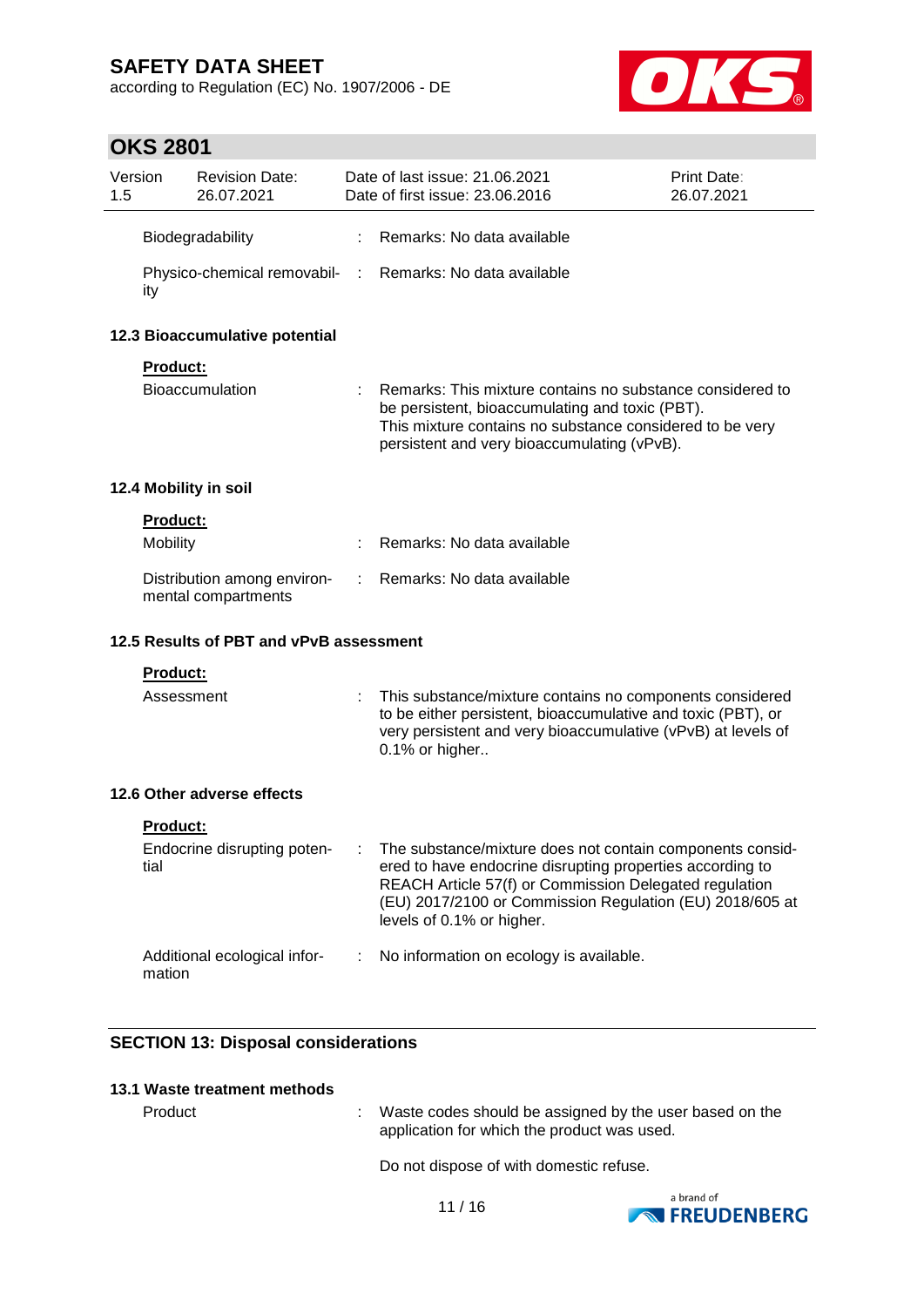according to Regulation (EC) No. 1907/2006 - DE



# **OKS 2801**

| Version<br>1.5         | <b>Revision Date:</b><br>26.07.2021 | Date of last issue: 21.06.2021<br>Date of first issue: 23.06.2016                                                                                                                                                   | <b>Print Date:</b><br>26.07.2021 |  |  |
|------------------------|-------------------------------------|---------------------------------------------------------------------------------------------------------------------------------------------------------------------------------------------------------------------|----------------------------------|--|--|
|                        |                                     | Dispose of as hazardous waste in compliance with local and<br>national regulations.                                                                                                                                 |                                  |  |  |
| Contaminated packaging |                                     | The following Waste Codes are only suggestions:                                                                                                                                                                     |                                  |  |  |
|                        |                                     | Packaging that is not properly emptied must be disposed of as<br>the unused product.<br>Offer empty spray cans to an established disposal company.<br>Pressurized container: Do not pierce or burn, even after use. |                                  |  |  |
|                        | Waste Code                          | : unused product, packagings not completely emptied<br>16 05 04*, gases in pressure containers (including halons)<br>containing hazardous substances                                                                |                                  |  |  |

### **SECTION 14: Transport information**

#### **14.1 UN number**

| <b>ADN</b>                                                          |    | : UN 1950                               |
|---------------------------------------------------------------------|----|-----------------------------------------|
| <b>ADR</b>                                                          |    | <b>UN 1950</b>                          |
| <b>RID</b>                                                          |    | : UN 1950                               |
| <b>IMDG</b>                                                         |    | : UN 1950                               |
| <b>IATA</b>                                                         |    | : UN 1950                               |
| 14.2 UN proper shipping name                                        |    |                                         |
| <b>ADN</b>                                                          |    | : AEROSOLS                              |
| <b>ADR</b>                                                          | t. | <b>AEROSOLS</b>                         |
| <b>RID</b>                                                          | t. | <b>AEROSOLS</b>                         |
| <b>IMDG</b>                                                         | ÷  | <b>AEROSOLS</b>                         |
| <b>IATA</b>                                                         | ÷. | Aerosols, non-flammable                 |
| 14.3 Transport hazard class(es)                                     |    |                                         |
| <b>ADN</b>                                                          | t. | 2                                       |
| <b>ADR</b>                                                          |    | $\therefore$ 2                          |
| <b>RID</b>                                                          |    | $\therefore$ 2                          |
| <b>IMDG</b>                                                         |    | $\therefore$ 2.2                        |
| <b>IATA</b>                                                         | t. | 2.2                                     |
| 14.4 Packing group                                                  |    |                                         |
| <b>ADN</b><br>Packing group<br><b>Classification Code</b><br>Labels |    | Not assigned by regulation<br>5A<br>2.2 |

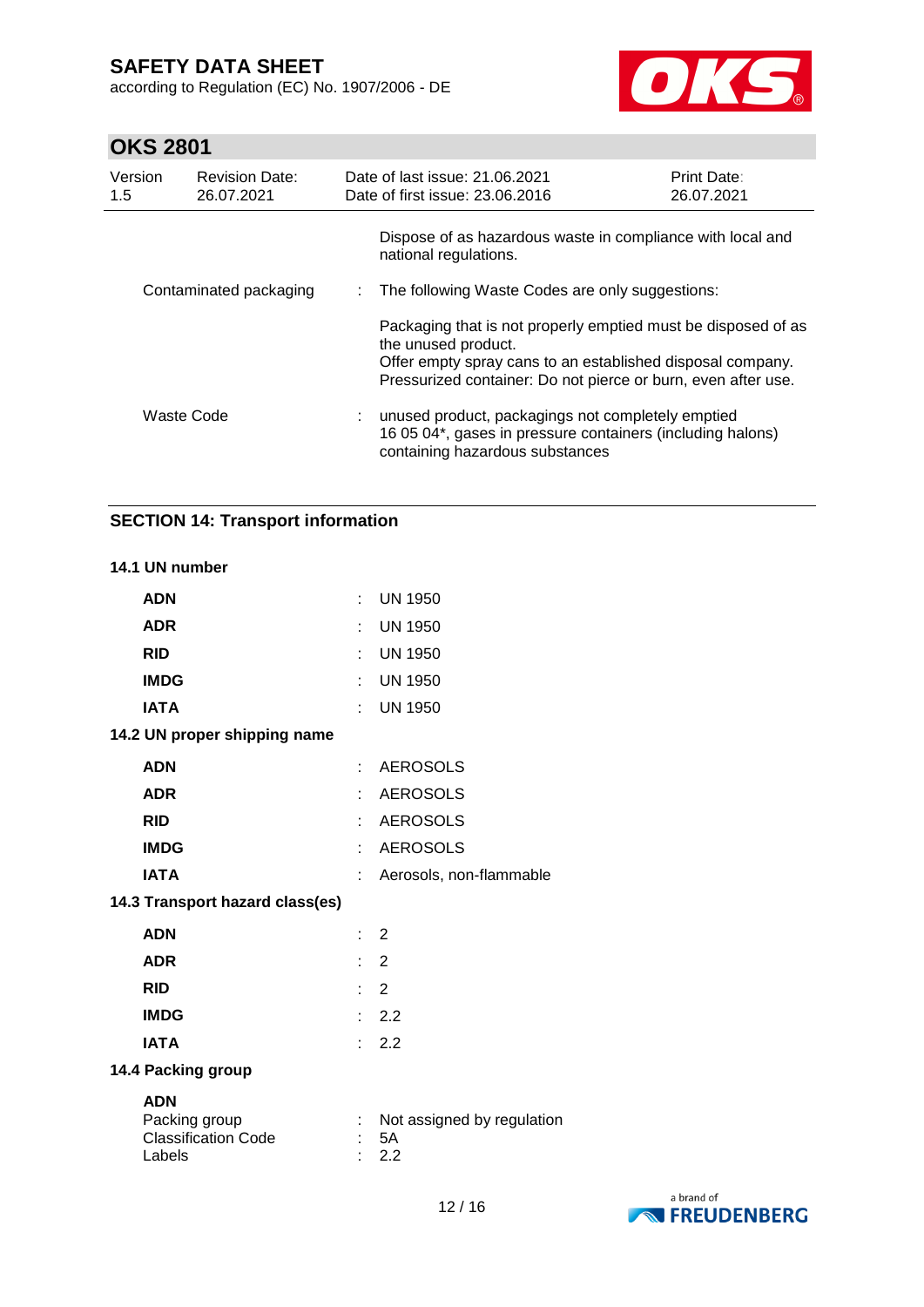according to Regulation (EC) No. 1907/2006 - DE



## **OKS 2801**

| Version<br>1.5        | <b>Revision Date:</b><br>26.07.2021                                                                                   | Date of last issue: 21.06.2021<br>Date of first issue: 23.06.2016         | Print Date:<br>26.07.2021 |
|-----------------------|-----------------------------------------------------------------------------------------------------------------------|---------------------------------------------------------------------------|---------------------------|
| <b>ADR</b><br>Labels  | Packing group<br><b>Classification Code</b><br>Tunnel restriction code                                                | Not assigned by regulation<br>5A<br>2.2<br>(E)                            |                           |
| <b>RID</b><br>Labels  | Packing group<br><b>Classification Code</b><br><b>Hazard Identification Number</b>                                    | Not assigned by regulation<br>5A<br>20<br>2.2                             |                           |
| <b>IMDG</b><br>Labels | Packing group<br>EmS Code                                                                                             | Not assigned by regulation<br>2.2<br>$F-D, S-U$                           |                           |
| aircraft)<br>Labels   | <b>IATA (Cargo)</b><br>Packing instruction (cargo<br>Packing instruction (LQ)<br>Packing group                        | 203<br>Y203<br>Not assigned by regulation<br>Non-flammable, non-toxic Gas |                           |
| Labels                | <b>IATA (Passenger)</b><br>Packing instruction (passen-<br>ger aircraft)<br>Packing instruction (LQ)<br>Packing group | 203<br>Y203<br>Not assigned by regulation<br>Non-flammable, non-toxic Gas |                           |
|                       | <b>14.5 Environmental hazards</b>                                                                                     |                                                                           |                           |
| <b>ADN</b>            | Environmentally hazardous                                                                                             | no                                                                        |                           |
| <b>ADR</b>            | Environmentally hazardous                                                                                             | no                                                                        |                           |
| <b>RID</b>            | Environmentally hazardous                                                                                             | no                                                                        |                           |
| <b>IMDG</b>           | Marine pollutant                                                                                                      | no                                                                        |                           |
|                       | <b>IATA (Passenger)</b><br>Environmentally hazardous                                                                  | no                                                                        |                           |
|                       | <b>IATA (Cargo)</b><br>Environmentally hazardous                                                                      | no                                                                        |                           |
|                       |                                                                                                                       |                                                                           |                           |

#### **14.6 Special precautions for user**

The transport classification(s) provided herein are for informational purposes only, and solely based upon the properties of the unpackaged material as it is described within this Safety Data Sheet. Transportation classifications may vary by mode of transportation, package sizes, and variations in regional or country regulations.

### **14.7 Transport in bulk according to Annex II of Marpol and the IBC Code**

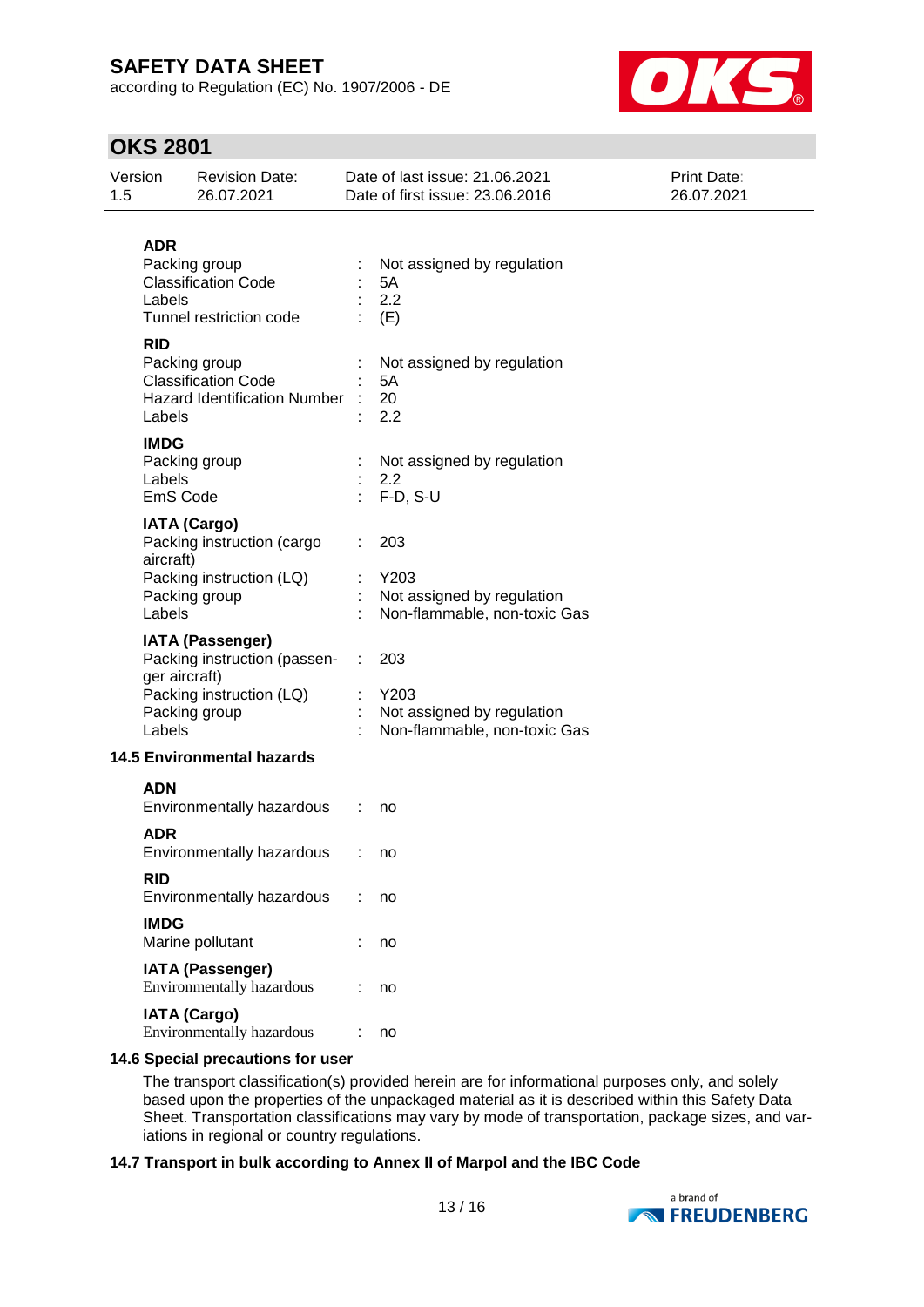according to Regulation (EC) No. 1907/2006 - DE



## **OKS 2801**

| Version | <b>Revision Date:</b> | Date of last issue: 21.06.2021  | <b>Print Date:</b> |
|---------|-----------------------|---------------------------------|--------------------|
| 1.5     | 26.07.2021            | Date of first issue: 23.06.2016 | 26.07.2021         |
|         |                       |                                 |                    |

Remarks : Not applicable for product as supplied.

### **SECTION 15: Regulatory information**

#### **15.1 Safety, health and environmental regulations/legislation specific for the substance or mixture**

| REACH - Candidate List of Substances of Very High<br>Concern for Authorisation (Article 59).                                                         |    | : This product does not contain sub-<br>stances of very high concern (Regu-<br>lation (EC) No 1907/2006 (REACH),<br>Article 57). |
|------------------------------------------------------------------------------------------------------------------------------------------------------|----|----------------------------------------------------------------------------------------------------------------------------------|
| REACH - List of substances subject to authorisation<br>(Annex XIV)                                                                                   |    | Not applicable                                                                                                                   |
| Regulation (EC) No 1005/2009 on substances that de-<br>plete the ozone layer                                                                         | ÷  | Not applicable                                                                                                                   |
| Regulation (EU) 2019/1021 on persistent organic pollu-<br>tants (recast)                                                                             | ÷. | Not applicable                                                                                                                   |
| Regulation (EC) No 649/2012 of the European Parlia-<br>ment and the Council concerning the export and import<br>of dangerous chemicals               | ÷. | Not applicable                                                                                                                   |
| REACH - Restrictions on the manufacture, placing on<br>the market and use of certain dangerous substances,<br>preparations and articles (Annex XVII) | ÷. | Not applicable                                                                                                                   |

Seveso III: Directive 2012/18/EU of the European Parliament and of the Council on the control of major-accident hazards involving dangerous substances. Not applicable

| Water contaminating class<br>(Germany) | not water endangering<br>: nwg<br>Classification according to AwSV, Annex 1 (2.2)                                                                                                                                                                                       |
|----------------------------------------|-------------------------------------------------------------------------------------------------------------------------------------------------------------------------------------------------------------------------------------------------------------------------|
| TA Luft List (Germany)                 | Total dust:<br>Not applicable<br>Inorganic substances in powdered form:<br>Not applicable<br>Inorganic substances in vapour or gaseous form:<br>portion Class 4: 1,49 %<br>Organic Substances:<br>portion Class 1: 0,29 %<br>others: 0,05 %<br>Carcinogenic substances: |
|                                        | Not applicable<br>Mutagenic:<br>Not applicable                                                                                                                                                                                                                          |

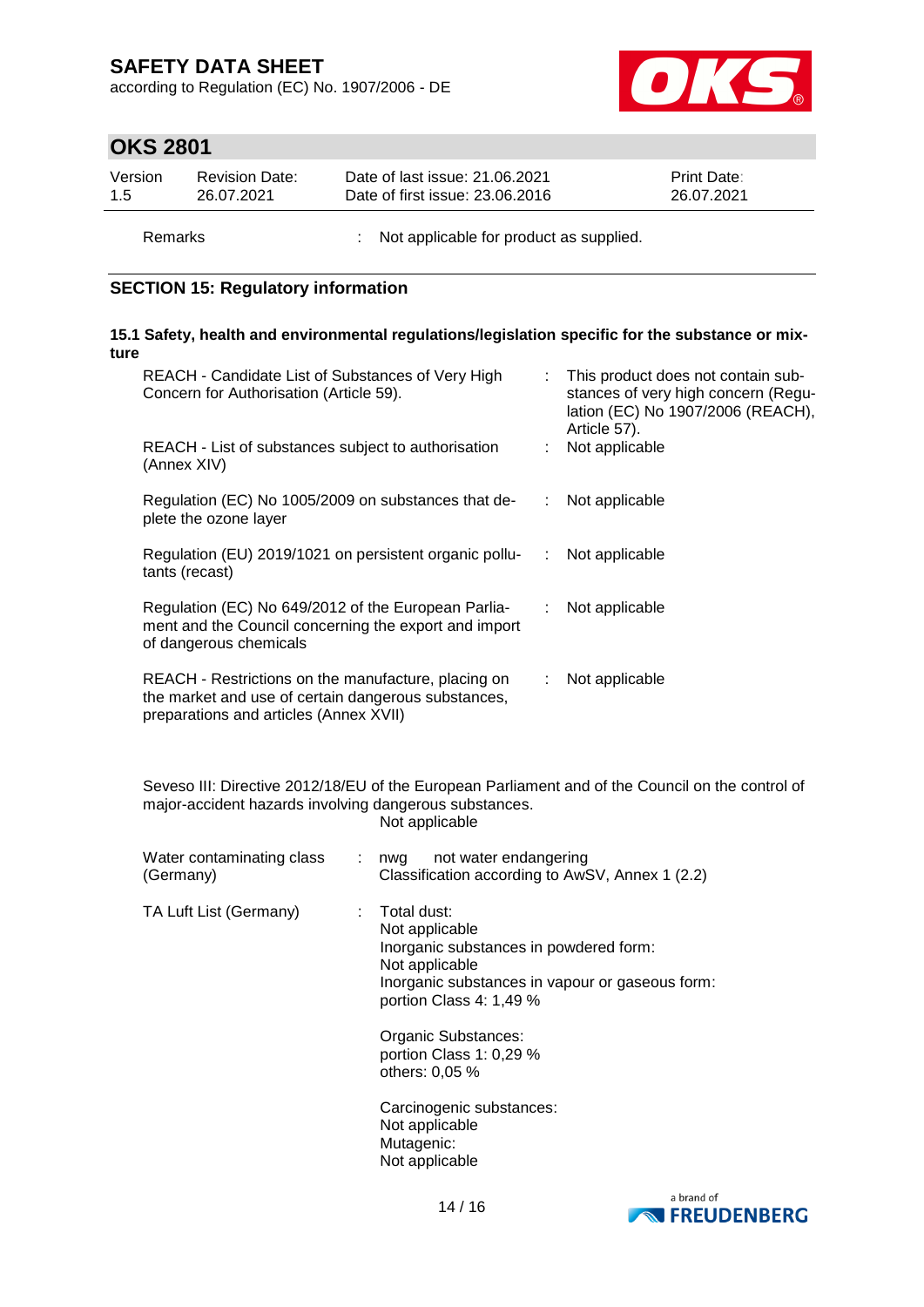according to Regulation (EC) No. 1907/2006 - DE



## **OKS 2801**

| Version<br>1.5 | <b>Revision Date:</b><br>26.07.2021 | Date of last issue: 21.06.2021<br>Date of first issue: 23.06.2016                                                                   | <b>Print Date:</b><br>26.07.2021 |
|----------------|-------------------------------------|-------------------------------------------------------------------------------------------------------------------------------------|----------------------------------|
|                |                                     | Toxic to reproduction:<br>Not applicable                                                                                            |                                  |
|                | Volatile organic compounds          | Directive 2010/75/EU of 24 November 2010 on industrial<br>emissions (integrated pollution prevention and control)<br>Not applicable |                                  |

### **15.2 Chemical safety assessment**

This information is not available.

### **SECTION 16: Other information**

#### **Full text of H-Statements**

| H270 | : May cause or intensify fire; oxidizer.              |
|------|-------------------------------------------------------|
| H280 | : Contains gas under pressure; may explode if heated. |
| H315 | : Causes skin irritation.                             |
| H318 | : Causes serious eye damage.                          |
| H330 | : Fatal if inhaled.                                   |
|      |                                                       |

#### **Full text of other abbreviations**

| DE TRGS 900       | Germany. TRGS 900 - Occupational exposure limit values. |
|-------------------|---------------------------------------------------------|
| DE TRGS 900 / AGW | Time Weighted Average                                   |

ADN - European Agreement concerning the International Carriage of Dangerous Goods by Inland Waterways; ADR - European Agreement concerning the International Carriage of Dangerous Goods by Road; AIIC - Australian Inventory of Industrial Chemicals; ASTM - American Society for the Testing of Materials; bw - Body weight; CLP - Classification Labelling Packaging Regulation; Regulation (EC) No 1272/2008; CMR - Carcinogen, Mutagen or Reproductive Toxicant; DIN - Standard of the German Institute for Standardisation; DSL - Domestic Substances List (Canada); ECHA - European Chemicals Agency; EC-Number - European Community number; ECx - Concentration associated with x% response; ELx - Loading rate associated with x% response; EmS - Emergency Schedule; ENCS - Existing and New Chemical Substances (Japan); ErCx - Concentration associated with x% growth rate response; GHS - Globally Harmonized System; GLP - Good Laboratory Practice; IARC - International Agency for Research on Cancer; IATA - International Air Transport Association; IBC - International Code for the Construction and Equipment of Ships carrying Dangerous Chemicals in Bulk; IC50 - Half maximal inhibitory concentration; ICAO - International Civil Aviation Organization; IECSC - Inventory of Existing Chemical Substances in China; IMDG - International Maritime Dangerous Goods; IMO - International Maritime Organization; ISHL - Industrial Safety and Health Law (Japan); ISO - International Organisation for Standardization; KECI - Korea Existing Chemicals Inventory; LC50 - Lethal Concentration to 50 % of a test population; LD50 - Lethal Dose to 50% of a test population (Median Lethal Dose); MARPOL - International Convention for the Prevention of Pollution from Ships; n.o.s. - Not Otherwise Specified; NO(A)EC - No Observed (Adverse) Effect Concentration; NO(A)EL - No Observed (Adverse) Effect Level; NOELR - No Observable Effect Loading Rate; NZIoC - New Zealand Inventory of Chemicals; OECD - Organization for Economic Co-operation and Development; OPPTS - Office of Chemical Safety and Pollution Prevention; PBT - Persistent, Bioaccumulative and Toxic substance; PICCS - Philippines Inventory of Chemicals and Chemical Substances; (Q)SAR - (Quantitative) Structure Activity Relationship; REACH - Regulation (EC) No 1907/2006 of the European